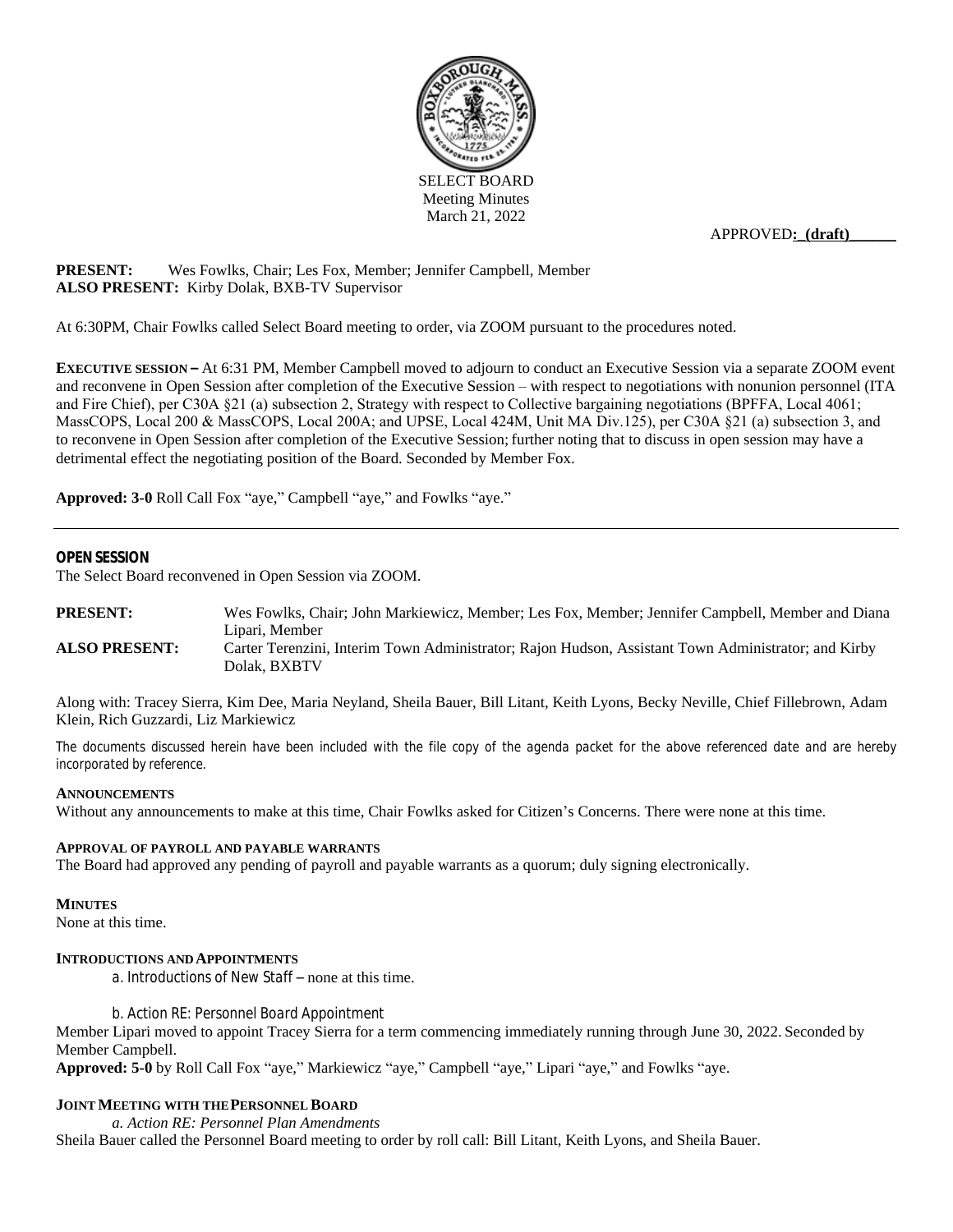Ms. Bauer reviewed the proposed amendments to the Personnel Plan.

Member Fox noted that he does not believe this is classified as a public hearing for this item. Interim Town Administrator Terenzini stated that there is no legal obligation to hold a public hearing on this item. The warrant will likely be finalized by next week; the Board could discuss this document during review of the warrant at that meeting, and that meeting could be posted, as such. The proposed changes could also simply be brought to Town Meeting.

In response to a question from Member Lipari, Ms. Bauer stated that it would be very difficult to implement merit-based pay without a reliable review process in place. This would require a much larger discussion.

Ms. Lipari stated that the Town Administrator's role should be strengthened in the Personnel Plan, as the Town is planning for a strong Town Administrator role in the future.

Interim Town Administrator Terenzini stated that he believes there are some language amendments that could be made to the document to allay Board concerns.

Maria Neyland asked if this meeting was noticed as a public hearing, as the Personnel Board asked the question a number of times and received a number of different answers. Interim Town Administrator Terenzini stated that this meeting was not noticed as a public hearing.

Sheila Bauer adjourned the Personnel Board meeting at 8:05pm via roll call vote.

### **NEW BUSINESS**

*a. Action RE: Fifer's Day Permit i. Approval of one-day liquor licenses and waiver of associated licensing fees*

Member Campbell moved to approve the one-day liquor-license and common victualler license for Boxborough District Minutemen Company for June 18, 2022 (with a rain date of June 19, 2022). Seconded by Member Lipari. **Approved: 5-0** by Roll Call Fox "aye," Markiewicz "aye," Campbell "aye," Lipari "aye," and Fowlks "aye."

*b. Action RE: Field Waiver – Acton/Boxborough Youth Baseball*

Member Markiewicz moved to approve the fee waiver for the ABYB for Spring 2022 - (4/22 - 6/20/2022). Seconded by Member Campbell.

**Approved: 5-0** by Roll Call Fox "aye," Markiewicz "aye," Campbell "aye," Lipari "aye," and Fowlks "aye."

*c. Action RE: ARPA Request – Subsidized Transportation Services – Kim Dee*

Ms. Kim Dee, Boxborough Council on Aging Coordinator, stated that there is a request to use \$7,500 worth of ARPA funds to create a subsidized transportation service called Go Boxborough!. This will expand transportation services to medical appointments outside the area, time and availability of the van that is currently operating. The service will partner with three additional transportation providers – Gentle Arms Daily, FLOW Transportation, and Destination Express.

Interim Town Administrator Terenzini noted that this item is already within the Town's approved ARPA program, which will begin on April 1, 2022. This is a simply a presentation of this item for the Board's knowledge.

In response to a question from Member Markiewicz, Ms. Dee explained that there is no formal contract between the Council on Aging and the three transportation firms. This is an at-will agreement between the parties.

## *d. Action RE: Request from ABRSD for additional ARPA funds*

Adam Klein explained that the request contains an overall increase. This specific request deals with improvements to the Town's Hager Well.

Member Lipari noted that the Town has already allocated its ARPA funds and she does not believe additional funds should be expended at this point. She noted that there are some ending fund balances that could be used for the schools.

Member Fox suggested that the Schools speak with Ed Kukkula regarding the proposed cost for improvements to the well.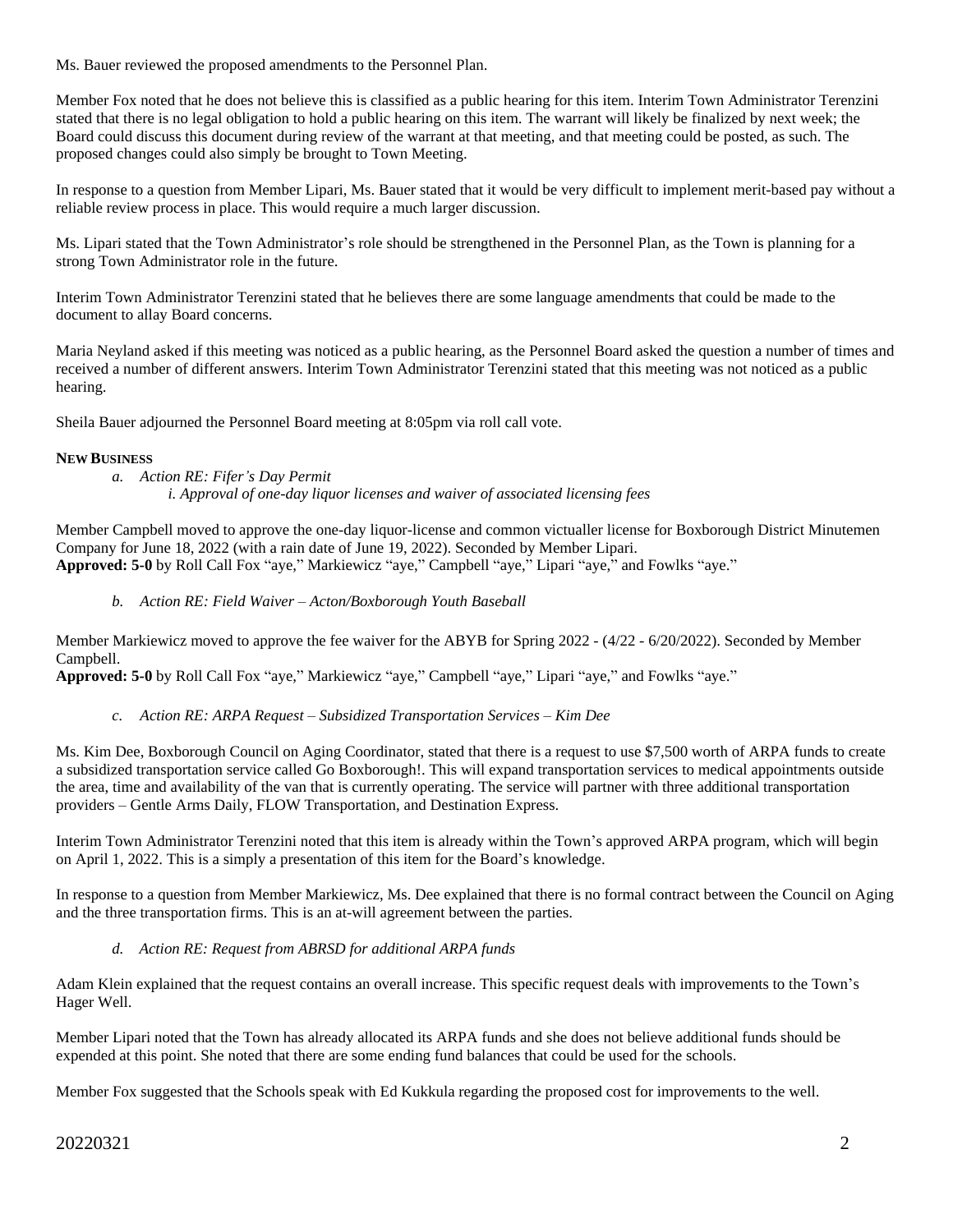Member Campbell stated that she believes the Board should honor the request from the schools for all items other than the well, at this time.

Interim Town Administrator Terenzini stated that he believes the only way the Board could allocate additional ARPA funds for this would be to reallocate funds from other approved projects. He asked that the Board decide where to allocate funds, so that staff does not spend time on items that will not be seen to fruition.

Mr. Klein noted that the schools are a municipal service, just like the Town. He explained that the School District is cutting 21 fulltime employees for next year. Adding support will help keep the schools afloat until enrollment goes back up in certain programs. The schools do not receive ARPA funding in the same way that the Town does; it must seek them through the Town.

*e. Action RE: Request for ATM or ARPA funds for Town Hall PFAS Treatment – Les Fox* 

Member Fox explained that the Town Hall well is treated as a private well and not a public water supply. He noted that the well was tested and found to have PFAS levels at 54ppt, where the allowable level of PFAS is 20ppt. Bottled water is being provided to anyone in Town Hall. It will cost approximately \$25,000 to install a PFAS treatment system at Town Hall. He suggested using ARPA funds for this item.

Chair Fowlks stated that he would prefer to take this to Town Meeting for a vote.

Member Lipari agreed. She questioned if this is an immediate need at this time. She also asked if there may be funding available for this item in the near future.

Member Fox stated that he would move forward with placing this on the warrant.

## *f. Action RE: Comments on MBTA Zoning Amendments*

Member Markiewicz noted that Boxborough already has a number of affordable units, as required by 40b. The Town also has a number of multi-family units. Member Fox stated that this has no requirement for affordability included.

Member Lipari stated that she would like some information included regarding reference to the State's rules for climate change mitigation.

Member Fox moved, subject to the addition suggested by Member Lipari and agreement by the Planning Board, that the Chair be authorized to sign this letter on behalf of the Select Board. Seconded by Member Lipari. **Approved: 5-0** by Roll Call Fox "aye," Markiewicz "aye," Campbell "aye," Lipari "aye," and Fowlks "aye."

# *g. Action RE: Economic Development Committee Request to seek grant opportunities*

Rich Guzzardi explained that the EDC is seeking grants to advance Town Center and a Village District. MassDevelopment has a new method for accessing State grants – One Stop for Growth. Two project concepts were submitted on March 18th – Advancing Town Center, and Town Center Pop-Up Markets. Feedback will likely be received within the next couple of weeks, and the EDC will then work toward developing a grant proposal in conjunction with other constituent boards/committees.

## *h. Action RE: Acceptance of A50 Taylor Farm Road, Assessor Map 20-081-000 from Glen Kaufmann, Meridian Homes, Inc.*

Interim Town Administrator Terenzini explained that the Board can either approve this acceptance as conservation land, or place this on the warrant and accept it as Town property. The Board previously confirmed the acceptance of land on Depot Road for conservation. Member Fox noted that the Board needs a recommendation from the Conservation Commission regarding this item, if it is to accept it as conservation land. Interim Town Administrator Terenzini suggested tabling this item until this recommendation can be included.

## *i. Action RE: Grant Acceptance – Safer Grant – Chief Paul Fillebrown*

Chief Fillebrown explained that this grant funds the education program for the Department.

Member Lipari moved to approve the two following grants - \$3,675.00 for Student Awareness of Fire Education (S.A.F.E.) and \$2,550.00 for Senior Safe Grant for the Fire Department. Seconded by Member Markiewicz. **Approved: 5-0** by Roll Call Fox "aye," Markiewicz "aye," Campbell "aye," Lipari "aye," and Fowlks "aye."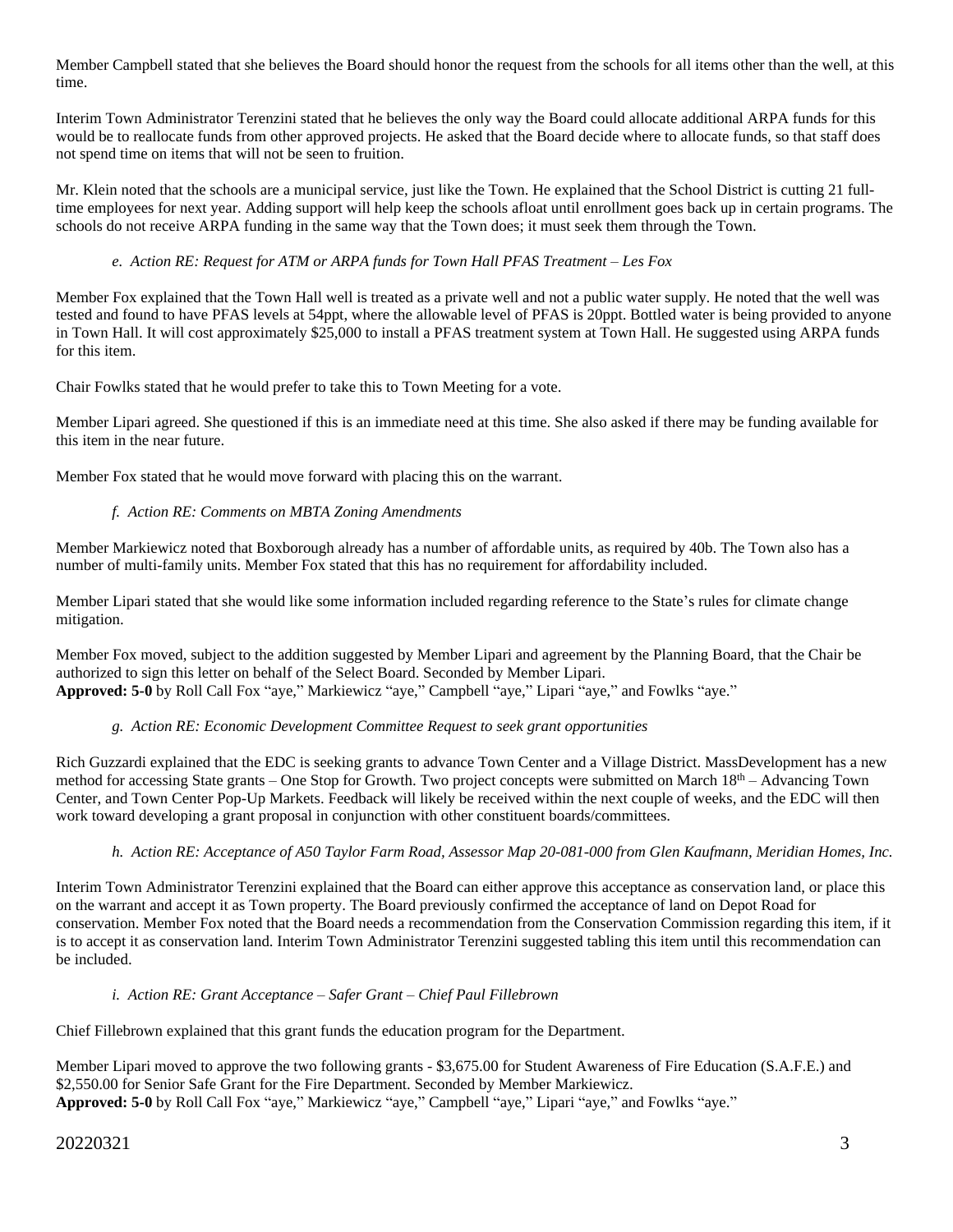### *j. Well-Being Committee Discussion: Upcoming Seminar on Managing Meetings*

Liz Markiewicz explained that the Well-Being Committee has been discussing how to make its meetings more efficient. An hour-long Zoom training is being offered to the group. Chair Fowlks suggested holding the training after Town Meeting, to incorporate any new members.

### **TOWN MEETING**

*a. Discussion/Action RE: Town Meeting*

*i. Annual Town Meeting Warrant Articles Amendment of FinCom By-Law Re: Budget Process - John Fallon Sense of the Meeting Re: Joining a Vocational Technical RSD - Jennifer Campbell*

Chair Fowlks explained that, for next Town Meeting, he would like to have a discussion regarding items to retain and/or incentivize staff to stay on, such as contributions to a retirement vehicle for part-time staff.

John Fallon noted that the Select Board is interested in writing a job description for the new Town Administrator that is in compliance with the Town Government Study Committee report of 2017. In this format, everything is within the Board's purview except for the budget process, as outlined. Section 6 of the FinCom bylaw will thus need to be changed. He has created a warrant article to do so.

Member Lipari stated that the Board wants the new Town Administrator to be the Chief Operating Officer (COO) of the Town. This role prepares the budget for the Town, while working with department heads. She supports the draft amendment.

Member Campbell stated that she has some concerns regarding how this year has gone and that there are some members of the FinCom that are not in support with this item. However, the proposed wording does support the Town Government Study Committee report.

Chair Fowlks stated that he is in favor of this item. He asked how the FinCom can be asked to critique its own budget.

Member Markiewicz stated that this will allow for the desires of the Town Government Study to be fulfilled. This study was approved by two previous Select Boards. It will make the budget process much clearer.

Becky Neville explained that the FinCom will likely not support this item because it does not have faith that the Select Board will not try to amend this article on the floor of Town Meeting. Member Lipari stated that she finds this difficult to understand and somewhat insulting.

Maria Neyland stated that she would like to amend a misrepresentation made earlier that the FinCom approves its own budget that it creates. It approves a budget put together by the Town/Town Administrator. This year the FinCom had to create many of the budgets itself because there was not cooperation from the Town.

John Fallon stated that he would not support this article if it were amended in any significant way.

Board members voiced that they have no intentions to modify this on the floor of Town meeting. They also gave their recommendation to move forward with this draft article.

John Fallon explained that the Board needs to vote at some point on where Town Meeting will be held.

Member Campbell asked if the Board would support a sense of the meeting article regarding the Town becoming part of an agreement with a vocational technical school in the area.

Member Markiewicz supported this proposal. He believes students will be interested in this and that it will be productive for the Town.

**OLD BUSINESS –** none at this time.

#### **SELECT BOARD & TOWN ADMINISTRATOR'S OFFICE REPORTS/UPDATES**

Member Markiewicz stated that Springfest will be held on April 3, 2022, at Liberty Fields.

20220321 4 Member Lipari explained that there is a push to speak with the MBTA about its safety record and future accountability. Boxborough does have some crossings, and so this will be important for the Town to keep up with.